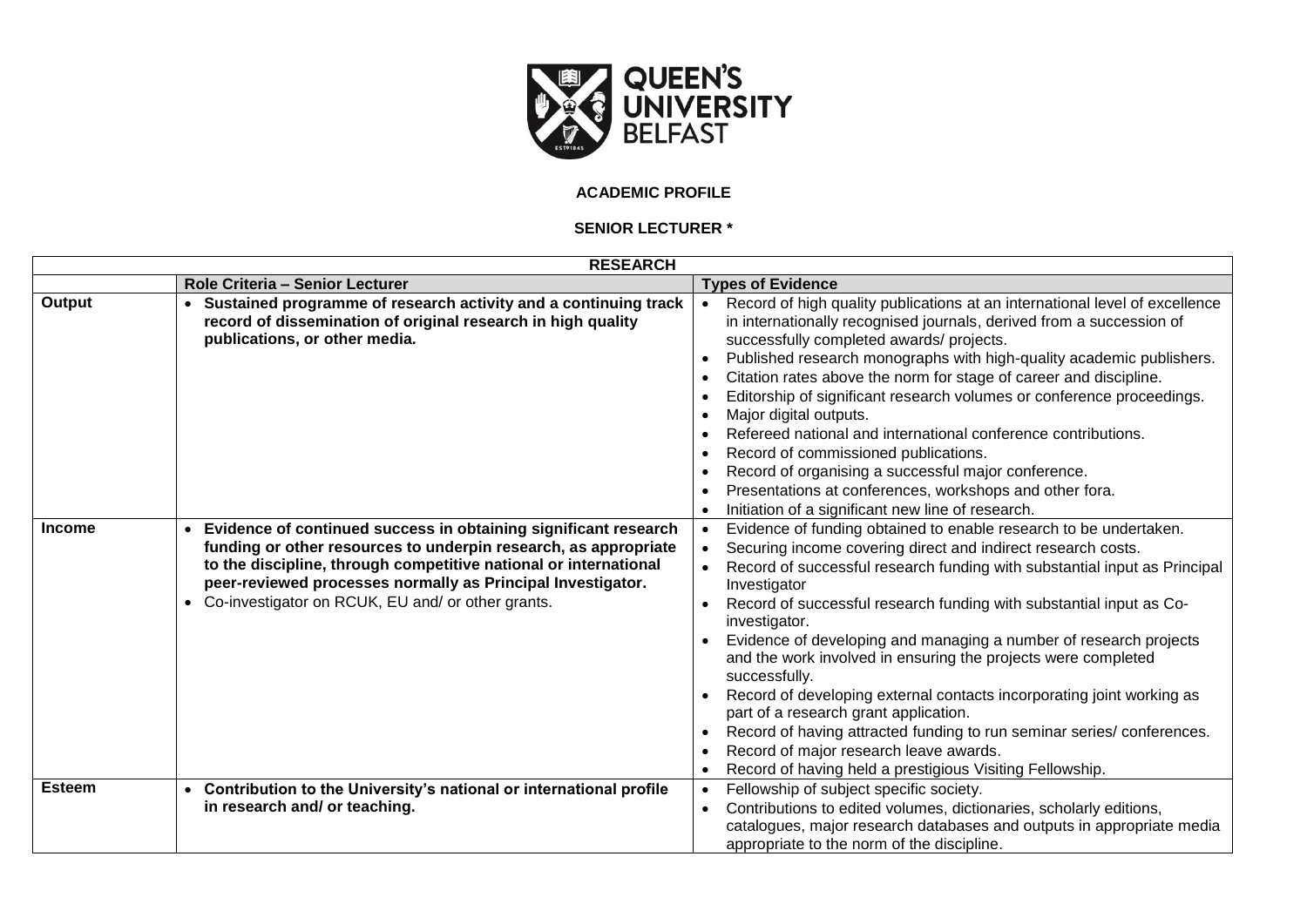| <b>Supervision</b>                   | Successful PhD supervision as primary supervisor <sup>1</sup><br>Supervision of PDRAs.<br>$\bullet$                                                                                                                                                                                                                                                                                                                                                                                                                                                                                                                                                                                                                                                               | Record of regular invitations to national or international conferences to<br>give lectures.<br>Membership of journal editorial board.<br>Record as External Examiner at PGR level.<br>Reviewer for national research bodies.<br>Effective links with research funders e.g. through Research Council<br>college membership.<br>Evidence of having successful research supervision as primary<br>supervisor, normally at PhD level.<br>Substantial and sustained contribution to successful research teams.<br>Evidence of the provision of high quality student support through<br>distinctions/ awards earned by students for work supervised by you. |  |
|--------------------------------------|-------------------------------------------------------------------------------------------------------------------------------------------------------------------------------------------------------------------------------------------------------------------------------------------------------------------------------------------------------------------------------------------------------------------------------------------------------------------------------------------------------------------------------------------------------------------------------------------------------------------------------------------------------------------------------------------------------------------------------------------------------------------|-------------------------------------------------------------------------------------------------------------------------------------------------------------------------------------------------------------------------------------------------------------------------------------------------------------------------------------------------------------------------------------------------------------------------------------------------------------------------------------------------------------------------------------------------------------------------------------------------------------------------------------------------------|--|
| <b>EDUCATION</b>                     |                                                                                                                                                                                                                                                                                                                                                                                                                                                                                                                                                                                                                                                                                                                                                                   |                                                                                                                                                                                                                                                                                                                                                                                                                                                                                                                                                                                                                                                       |  |
| <b>Quality of</b><br><b>Delivery</b> | Role Criteria - Senior Lecturer<br>Excellent standard of teaching performance at undergraduate,<br>and/or postgraduate levels (which might include CPD provision),<br>as judged by evaluation methods including student feedback<br>and peer-review, at a load in accordance with the School<br><b>Workload Model.</b><br>Responsiveness to issues raised in/for the School e.g. through<br>NSS, FYSE, SYSE, PTES; meeting School targets for assessment<br>and feedback; student recruitment and retention, employability;<br>reflection on teaching activity.<br>Effective delivery of his/ her own teaching, and of having participated<br>in the assessment and quality assurance of programmes, modules or<br>equivalent components of the taught portfolio. | <b>Types of Evidence</b><br>Higher Education Academy Membership/ PGCHET (or equivalent).<br>Evidence of continuing professional development.<br>Delivery of high quality teaching as evidenced by positive feedback<br>received from students, colleagues and external examiners.<br>Evidence of contribution to the successful delivery or enhancement of<br>particular modules.<br>Evidence of teaching innovation.<br>Production of a student textbook.<br>Teaching awards.                                                                                                                                                                        |  |
| <b>Student</b><br><b>Engagement</b>  | Responsibility for enhancing the quality of learning<br>opportunities within the School/ Institute, aligning student<br>learning needs with learning opportunities to enhance the quality<br>of the student experience.<br>Provision of support and guidance to students, taking into<br>account individual circumstances, working to resolve issues and<br>recognising when and how to involve specialist parties.<br>Responsibility for reviewing his/ her own teaching activities, to<br>ensure that learning outcomes are effectively achieved, taking<br>account of feedback received.                                                                                                                                                                       | Evidence of effective engagement with students leading to an enhanced<br>student experience.<br>Evidence of responding to student, peer or external examiner feedback.<br>Evidence of reflection on teaching activity.<br>As Academic/ Personal tutor, provision of effective/ personalised<br>support, liaison with appropriate specialist parties.<br>Development of fresh approaches to student support.<br>Supervision of undergraduate and taught postgraduate student projects<br>or dissertations linked to your specific area of research.                                                                                                    |  |

 $\overline{a}$ **<sup>1</sup> Applicants who have not yet supervised a PhD Student to completion as primary supervisor but have exceptional performance in the other essential research criteria may be promoted.**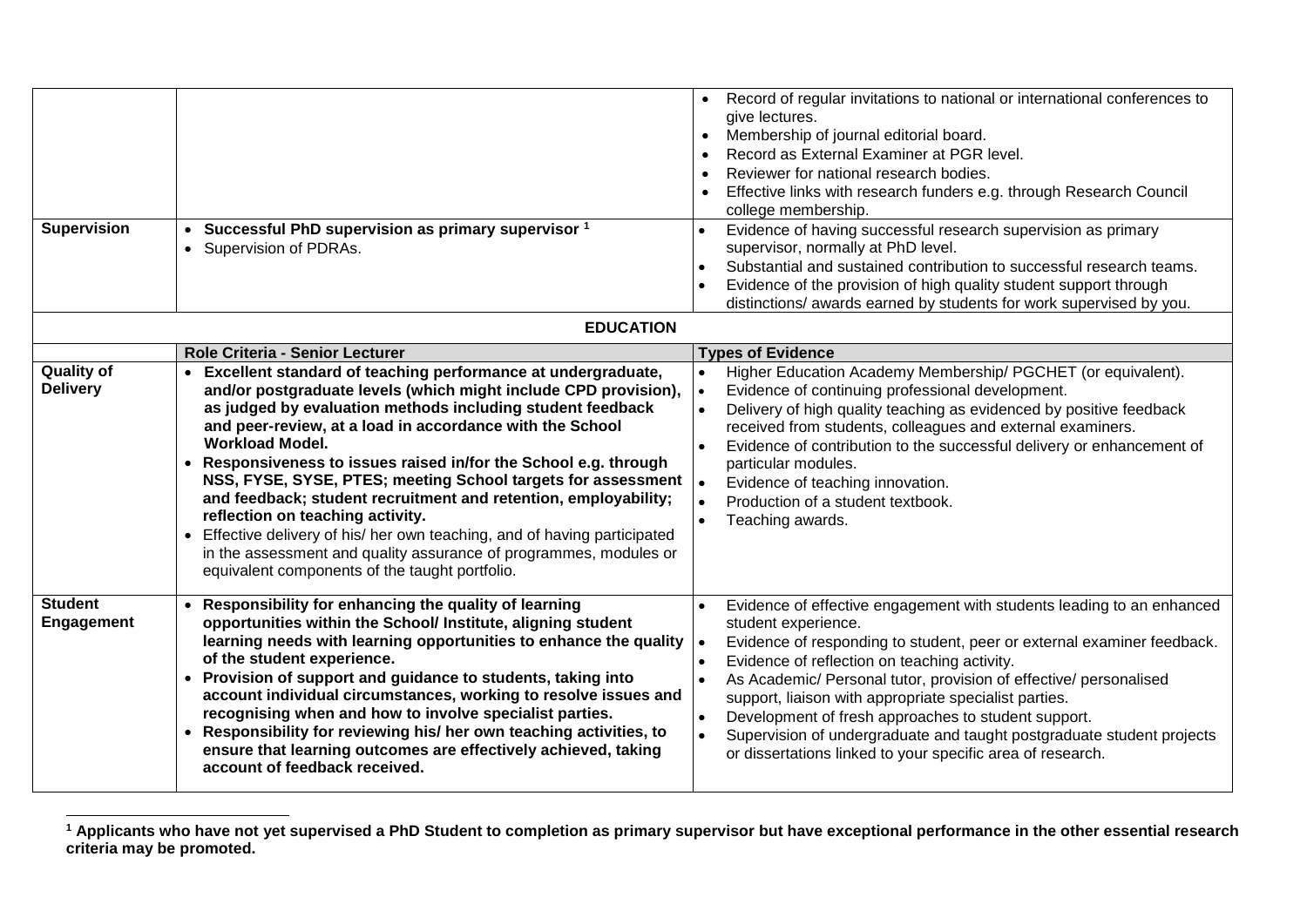| <b>Course</b><br><b>Development</b> | Sustained contributions to School policy and practice in<br>teaching, with a significant role in developing the direction of<br>teaching and learning within the discipline or subject area within<br>the institution.<br>Development of new approaches to lead innovation in the                                                                                                                                                                                                                                          | Record of reviewing and updating modules to ensure that the content is<br>up-to-date and incorporates current research.<br>Undertaking Coordinator role for a particular Undergraduate module.<br>Membership of the School Education Committee and/ or SSCC<br>Committees, contributing to discussions and decisions relating to                                                                                                                                                                                         |
|-------------------------------------|----------------------------------------------------------------------------------------------------------------------------------------------------------------------------------------------------------------------------------------------------------------------------------------------------------------------------------------------------------------------------------------------------------------------------------------------------------------------------------------------------------------------------|--------------------------------------------------------------------------------------------------------------------------------------------------------------------------------------------------------------------------------------------------------------------------------------------------------------------------------------------------------------------------------------------------------------------------------------------------------------------------------------------------------------------------|
|                                     | development or modernisation of the subject curriculum,<br>assessment, use of technology and pedagogy within the School.<br>Review of module content and materials and, where appropriate,<br>having developed, designed and updated materials.<br>Engagement in quality enhancement theme networks or similar<br>networks to support disciplinary and/ or generic improvements in the<br>quality of learning and teaching.<br>Engagement in teaching activities which are informed by his/her own<br>or others' research. | education.<br>Membership of a major review group leading to changes to major parts<br>of the curriculum.<br>Evidence of working with programme convenor to identify appropriate<br>objectives for the education programme to ensure that modules are<br>developed and revised against these objectives for approval through<br>University procedures.<br>Evidence of use of innovative methodologies or technologies in<br>teaching.<br>Contribution to growth of student population resulting in new income<br>streams. |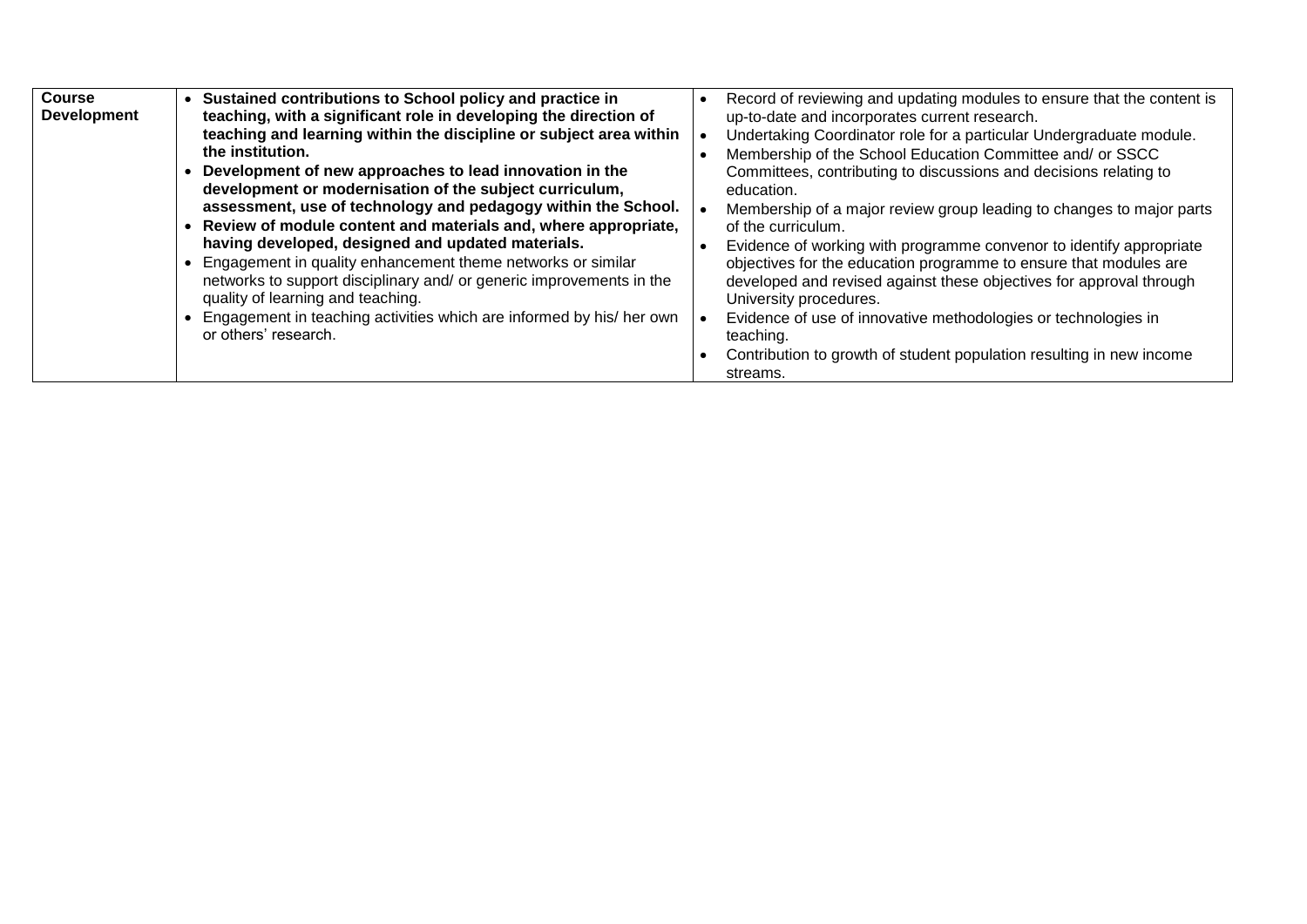| <b>ACADEMIC LEADERSHIP</b>                 |                                                                                                                                                                                                                                                                                                                                                                                                                                                                                                                                                                                                                                                                                                                                                                                                                                                                                                                                                                                                                                                                                         |                                                                                                                                                                                                                                                                                                                                                                                                                                                                                                                                                                                                                                                                                                                                                                                                                               |
|--------------------------------------------|-----------------------------------------------------------------------------------------------------------------------------------------------------------------------------------------------------------------------------------------------------------------------------------------------------------------------------------------------------------------------------------------------------------------------------------------------------------------------------------------------------------------------------------------------------------------------------------------------------------------------------------------------------------------------------------------------------------------------------------------------------------------------------------------------------------------------------------------------------------------------------------------------------------------------------------------------------------------------------------------------------------------------------------------------------------------------------------------|-------------------------------------------------------------------------------------------------------------------------------------------------------------------------------------------------------------------------------------------------------------------------------------------------------------------------------------------------------------------------------------------------------------------------------------------------------------------------------------------------------------------------------------------------------------------------------------------------------------------------------------------------------------------------------------------------------------------------------------------------------------------------------------------------------------------------------|
|                                            | Role Criteria - Senior Lecturer                                                                                                                                                                                                                                                                                                                                                                                                                                                                                                                                                                                                                                                                                                                                                                                                                                                                                                                                                                                                                                                         | <b>Types of Evidence</b>                                                                                                                                                                                                                                                                                                                                                                                                                                                                                                                                                                                                                                                                                                                                                                                                      |
| <b>Leadership (School)</b>                 | Evidence of a sustained ability to develop and lead a major<br>programme of individual or collaborative research,<br>conducting original investigations and taking the<br>responsibility for the management of resources, including<br>budgets as appropriate, and managing deadlines to ensure<br>timely completion.<br>Evidence of having played an active and significant role in<br>the strategic direction and development of the research<br>area.<br>Successful design and delivery of a task which improves<br>School or Research Institute performance, as evidenced<br>by e.g. student recruitment, widening participation<br>activities, partnership development.<br>Track record in mentoring of students and staff, or<br>management of staff.<br>Major contribution to discipline, School or Research Institute in<br>terms of strategic planning or policy development.<br>Membership of School committees e.g., appointment and<br>probation committees.<br>Undertaking of duties required by Research Cluster or School.<br>Contributions to impact as defined by REF. | Leadership of an investigation or review into a particular aspect of<br>School work that produced proposals for change.<br>Systematic involvement in School committees with active engagement<br>to influence the strategic direction of their work.<br>Leadership of and taking responsibility for the design and development<br>of a programme or group of modules.<br>Leadership of a systematic development relating to pedagogy,<br>assessment or technical innovation across the School.<br>Substantial role in administration of education, such as Module, Year, or<br>Programme Convenor, Advisor of Studies, Examination Officer.<br>Leadership of a programme review.<br>Management of staff (technical, administrative).<br>Involvement in SMB.<br>Informal, or formal if appropriate, mentoring of junior staff. |
| <b>Leadership (Faculty/</b><br>University) | Leadership of the planning and implementation of a significant<br>piece of work impacting on the achievement of the area's<br>objectives.<br>Participation in decisions which impact on the strategy of the<br>area, team, subject or discipline.<br>Liaison and participation in groups or committees to influence<br>strategic requirements and priorities on an ongoing basis.<br>• Provision of leadership and direction to a body of people or an<br>area of work.<br>• Undertaking of duties required by Faculty or University.                                                                                                                                                                                                                                                                                                                                                                                                                                                                                                                                                   | Evidence of developing internal groups as part of an initiative to create<br>opportunities for interdisciplinary research.<br>Management of a project involving external partners.<br>Representing the School in strategic issues with other parts of the<br>University.<br>Membership of a Faculty or University panel concerned with academic<br>activity.                                                                                                                                                                                                                                                                                                                                                                                                                                                                  |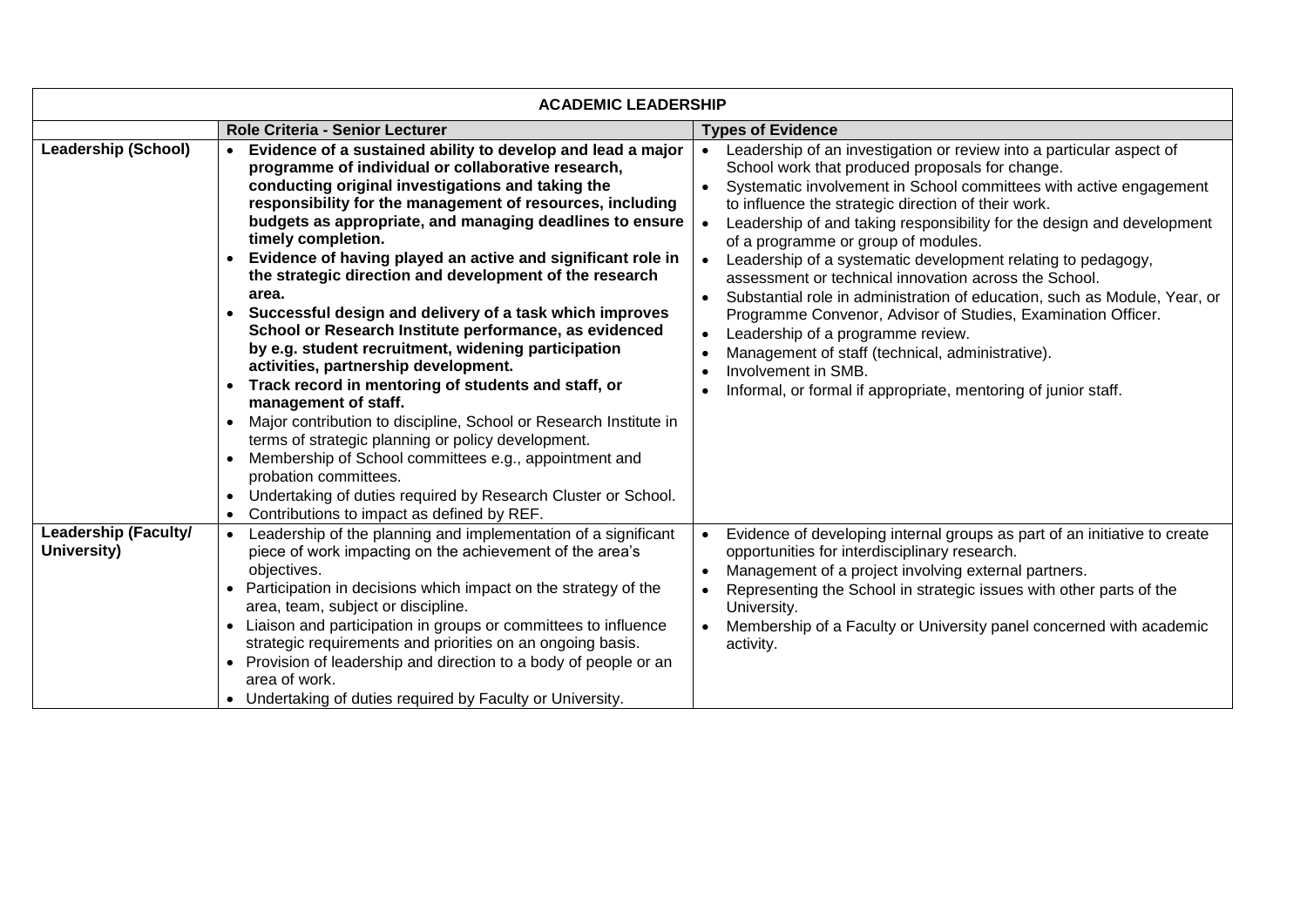| <b>Leadership (External)</b>                | Contribution to the University's international profile<br>$\bullet$<br>through the development of collaboration or partnerships<br>in research and/or education.<br>Service within the wider subject community e.g. committee<br>service within learned or professional bodies.                                                                                                                                                                                                                                                                                                                                                                                                                                                                                                                                                                                                                                                                                                                                                                                                                                                           | Responsibility for international student recruitment/ special relationships<br>with overseas institutions.<br>Leadership of a committee, group or other decision-making body that<br>has delegated responsibility to make decisions.<br>Management of a major project.<br>External examiner at UG or PGT level.<br>Responsibility for a major research project or a series of related outputs,<br>from inception to completion.<br>Scarce technical/ subject expertise.                                                                                                                                                                                                                                                                                                                                                                                                                                                                                                                                                                                                                                                                                                                                                                                                                                                                                      |
|---------------------------------------------|-------------------------------------------------------------------------------------------------------------------------------------------------------------------------------------------------------------------------------------------------------------------------------------------------------------------------------------------------------------------------------------------------------------------------------------------------------------------------------------------------------------------------------------------------------------------------------------------------------------------------------------------------------------------------------------------------------------------------------------------------------------------------------------------------------------------------------------------------------------------------------------------------------------------------------------------------------------------------------------------------------------------------------------------------------------------------------------------------------------------------------------------|--------------------------------------------------------------------------------------------------------------------------------------------------------------------------------------------------------------------------------------------------------------------------------------------------------------------------------------------------------------------------------------------------------------------------------------------------------------------------------------------------------------------------------------------------------------------------------------------------------------------------------------------------------------------------------------------------------------------------------------------------------------------------------------------------------------------------------------------------------------------------------------------------------------------------------------------------------------------------------------------------------------------------------------------------------------------------------------------------------------------------------------------------------------------------------------------------------------------------------------------------------------------------------------------------------------------------------------------------------------|
| SOCIETAL AND ECONOMIC IMPACT                |                                                                                                                                                                                                                                                                                                                                                                                                                                                                                                                                                                                                                                                                                                                                                                                                                                                                                                                                                                                                                                                                                                                                           |                                                                                                                                                                                                                                                                                                                                                                                                                                                                                                                                                                                                                                                                                                                                                                                                                                                                                                                                                                                                                                                                                                                                                                                                                                                                                                                                                              |
|                                             | <b>Role Criteria - Senior Lecturer</b>                                                                                                                                                                                                                                                                                                                                                                                                                                                                                                                                                                                                                                                                                                                                                                                                                                                                                                                                                                                                                                                                                                    | <b>Types of Evidence</b>                                                                                                                                                                                                                                                                                                                                                                                                                                                                                                                                                                                                                                                                                                                                                                                                                                                                                                                                                                                                                                                                                                                                                                                                                                                                                                                                     |
| <b>Knowledge Transfer</b><br>and Enterprise | Application of knowledge to improve public sector<br>performance or quality of life by, for example, informing<br>public policy and government, through partnership with the<br>voluntary sector, cultural and heritage sectors or other<br>external agencies.<br>Record of success in knowledge transfer to improve the<br>performance of business, commerce and/or industry, broadly<br>defined to include the third sector.<br>Record of having established contacts and networks to align<br>external needs and internal expertise, and of having influenced<br>the creation and development of KT opportunities.<br>Identification of new opportunities for KT activity that deliver<br>innovation to external users, bringing benefits to the users and<br>recognition to the University.<br>Record of having influenced key parties within the University to<br>ensure that mechanisms are in place to exploit fully the potential<br>benefits of KT activity.<br>Record of tangible support for KT, such as the public<br>understanding of science or promoting better understanding of<br>social, cultural or historical issues. | Supporting activity to determine the University's approach to KT,<br>including membership of a University KT working group.<br>Evidence of having set up a regional or national group to promote<br>collaboration, for example to secure funding for KT activities or to build<br>relationships for future activities.<br>Evidence of commercially exploiting or adapting research results or<br>teaching materials through patent, licence, spin-out company formation,<br>and/or engagement with a University technology transfer company.<br>Appointment to a governing body of a regional or national industry,<br>professional, public or charitable organisation.<br>Evidence of having provided advice, expertise or consultancy to an<br>external organisation, working with that organisation to ensure you have<br>successfully delivered against the criteria and targets set.<br>Invitation to give evidence to government agencies or committees or<br>involvement in national policy working groups.<br>Evidence of work with regional agencies to identify new opportunities.<br>Evidence of undertaking public, social and/or arts sector adoption of<br>policy-related or other work.<br>Evidence of having identified potential areas for consultancy contracts<br>and creating a framework to ensure that projects run according to plan. |